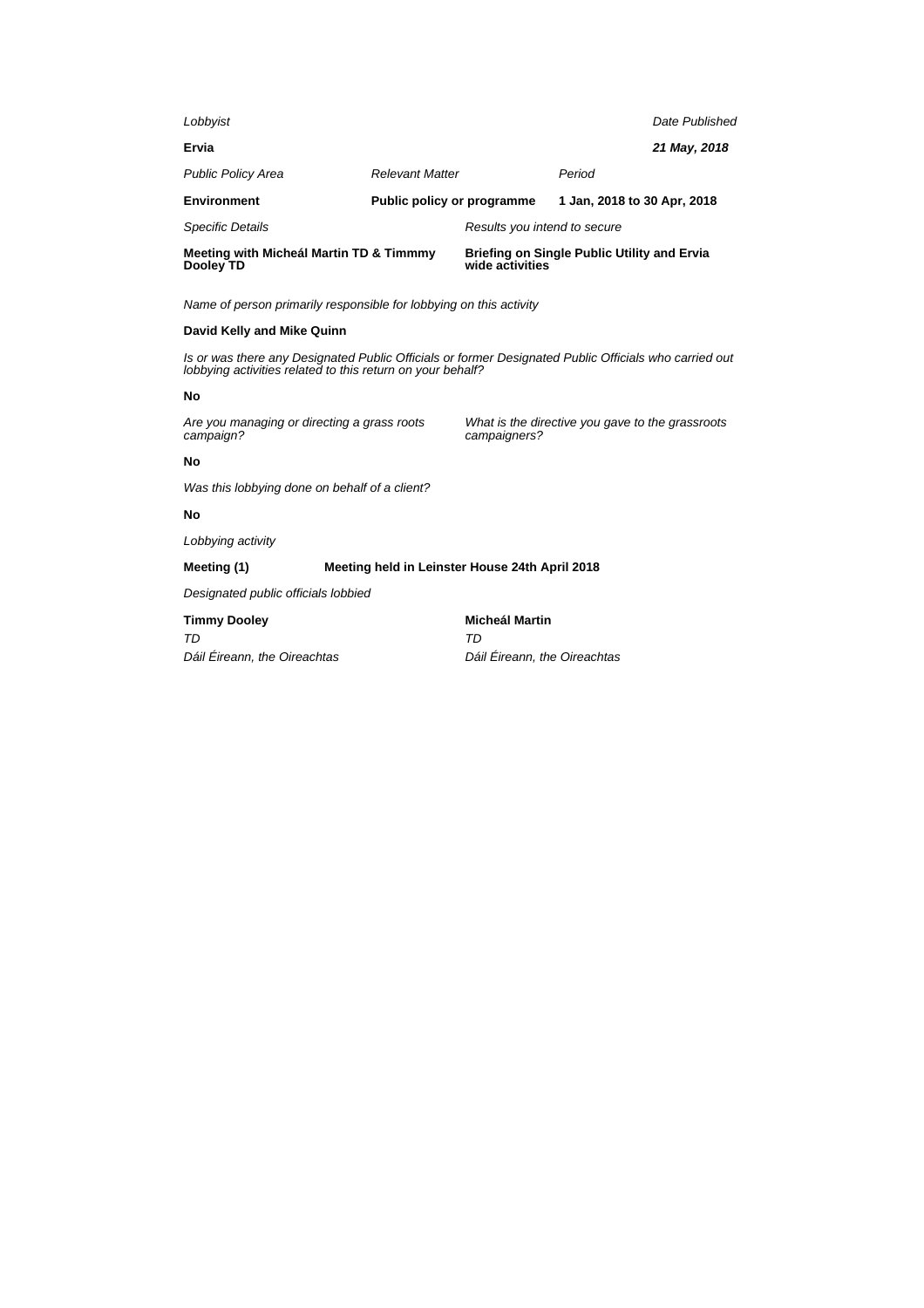| Lobbyist                          |                              | Date Published                                                                     |  |  |
|-----------------------------------|------------------------------|------------------------------------------------------------------------------------|--|--|
| Ervia                             |                              | 21 May, 2018                                                                       |  |  |
| <b>Public Policy Area</b>         | <b>Relevant Matter</b>       | Period                                                                             |  |  |
| <b>Environment</b>                | Public policy or programme   | 1 Jan, 2018 to 30 Apr, 2018                                                        |  |  |
| <b>Specific Details</b>           | Results you intend to secure |                                                                                    |  |  |
| <b>Meeting with Eamon Ryan TD</b> |                              | Update on Carbon Capture & Storage Project<br>and long-term vision for gas to 2050 |  |  |

## **David Kelly and Brendan Murphy**

Is or was there any Designated Public Officials or former Designated Public Officials who carried out lobbying activities related to this return on your behalf?

#### **No**

Are you managing or directing a grass roots campaign?

What is the directive you gave to the grassroots campaigners?

## **No**

Was this lobbying done on behalf of a client?

## **No**

Lobbying activity

## **Meeting (1) Meeting held in Leinster House 20th April 2018**

Designated public officials lobbied

## **Eamon Ryan**

TD Dáil Éireann, the Oireachtas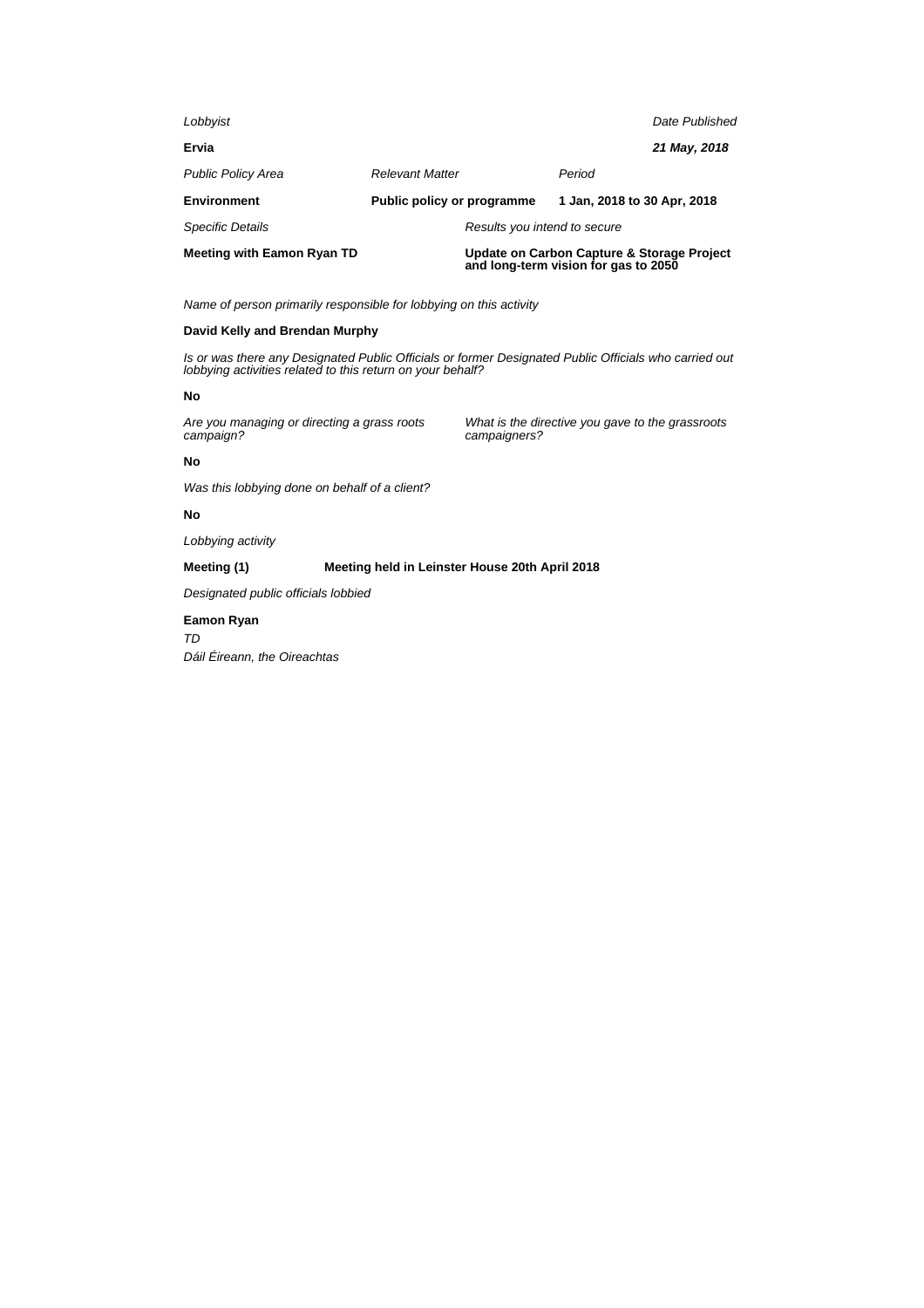| Lobbyist                                |                            |                                                                         |                             | Date Published |
|-----------------------------------------|----------------------------|-------------------------------------------------------------------------|-----------------------------|----------------|
| Ervia                                   |                            |                                                                         |                             | 21 May, 2018   |
| <b>Public Policy Area</b>               | <b>Relevant Matter</b>     |                                                                         | Period                      |                |
| <b>Environment</b>                      | Public policy or programme |                                                                         | 1 Jan, 2018 to 30 Apr, 2018 |                |
| <b>Specific Details</b>                 |                            | Results you intend to secure                                            |                             |                |
| <b>Meeting with Senator Tim Lombard</b> |                            | provided update on CCS feasibility study and<br>sought general support. |                             |                |

### **Andrea Ahern**

Is or was there any Designated Public Officials or former Designated Public Officials who carried out lobbying activities related to this return on your behalf?

### **No**

Are you managing or directing a grass roots campaign?

What is the directive you gave to the grassroots campaigners?

## **No**

Was this lobbying done on behalf of a client?

### **No**

Lobbying activity

## **Meeting (1) Meeting held at Tim Lombard's office in Kinsale**

Designated public officials lobbied

#### **Tim Lombard**

Senator

Seanad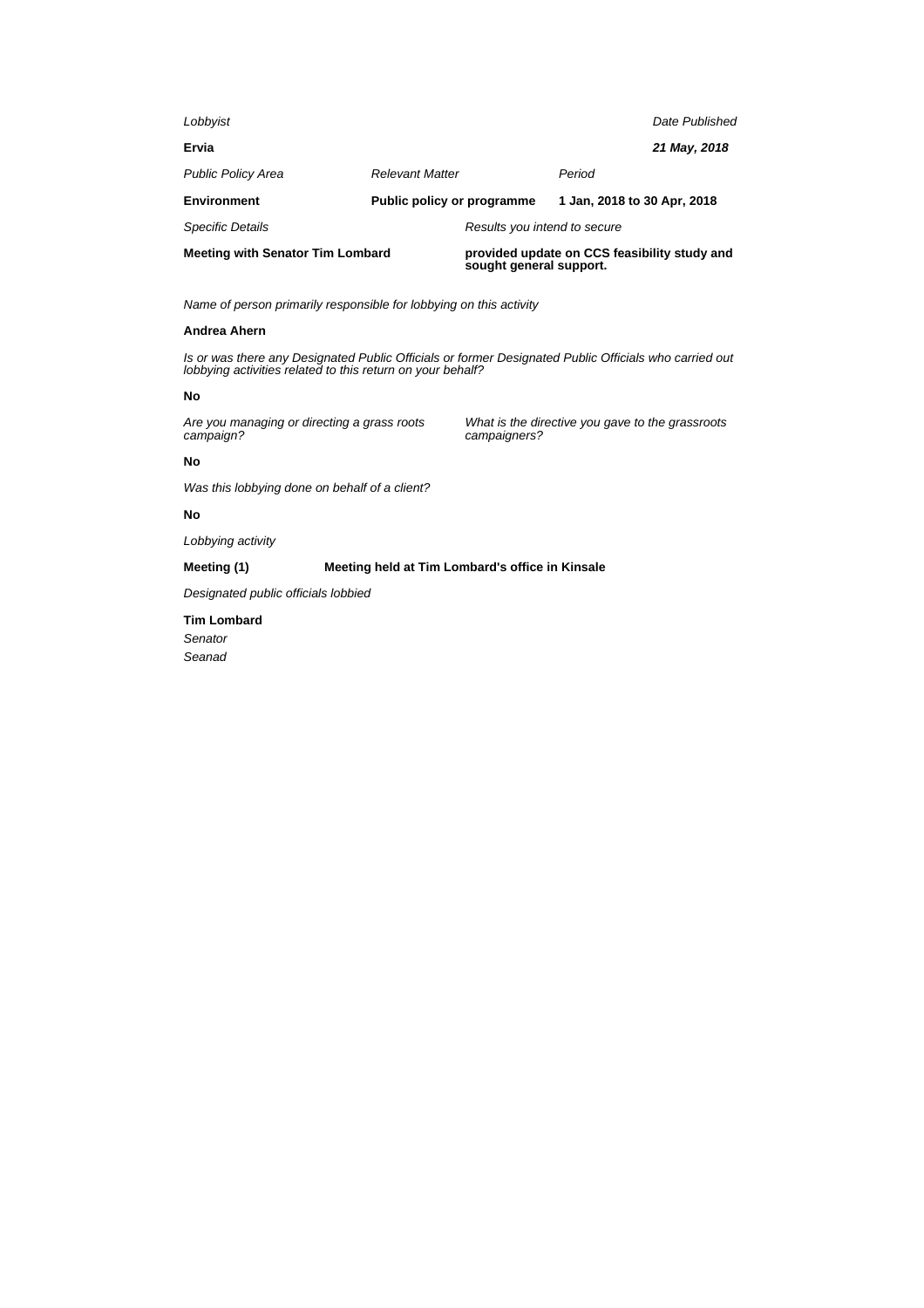| Lobbyist                                                                                   |                        |                                             |                                                            | Date Published |
|--------------------------------------------------------------------------------------------|------------------------|---------------------------------------------|------------------------------------------------------------|----------------|
| Ervia                                                                                      |                        |                                             |                                                            | 21 May, 2018   |
| <b>Public Policy Area</b>                                                                  | <b>Relevant Matter</b> |                                             | Period                                                     |                |
| <b>Environment</b>                                                                         |                        |                                             | Matters involving public funds 1 Jan, 2018 to 30 Apr, 2018 |                |
| <b>Specific Details</b>                                                                    |                        | Results you intend to secure                |                                                            |                |
| Letter to the Joint Committee on Housing,<br><b>Planning and Local Government dated 23</b> |                        | <b>Support for the Water Supply Project</b> |                                                            |                |

#### **Mike Quinn and Jerry Grant**

Is or was there any Designated Public Officials or former Designated Public Officials who carried out lobbying activities related to this return on your behalf?

#### **No**

Are you managing or directing a grass roots campaign?

**April 2018 on the Water Supply Project**

What is the directive you gave to the grassroots campaigners?

## **No**

Was this lobbying done on behalf of a client?

#### **No**

Lobbying activity

**Letter (1) Letter to Joint Committee on Housing, Community, Planning and Local Government dated 23 April 2018 attaching statement and presentation at JOC on 25 February 2018.**

Designated public officials lobbied

#### **Maria Bailey**

**Councillor** Dun Laoghaire-Rathdown County Council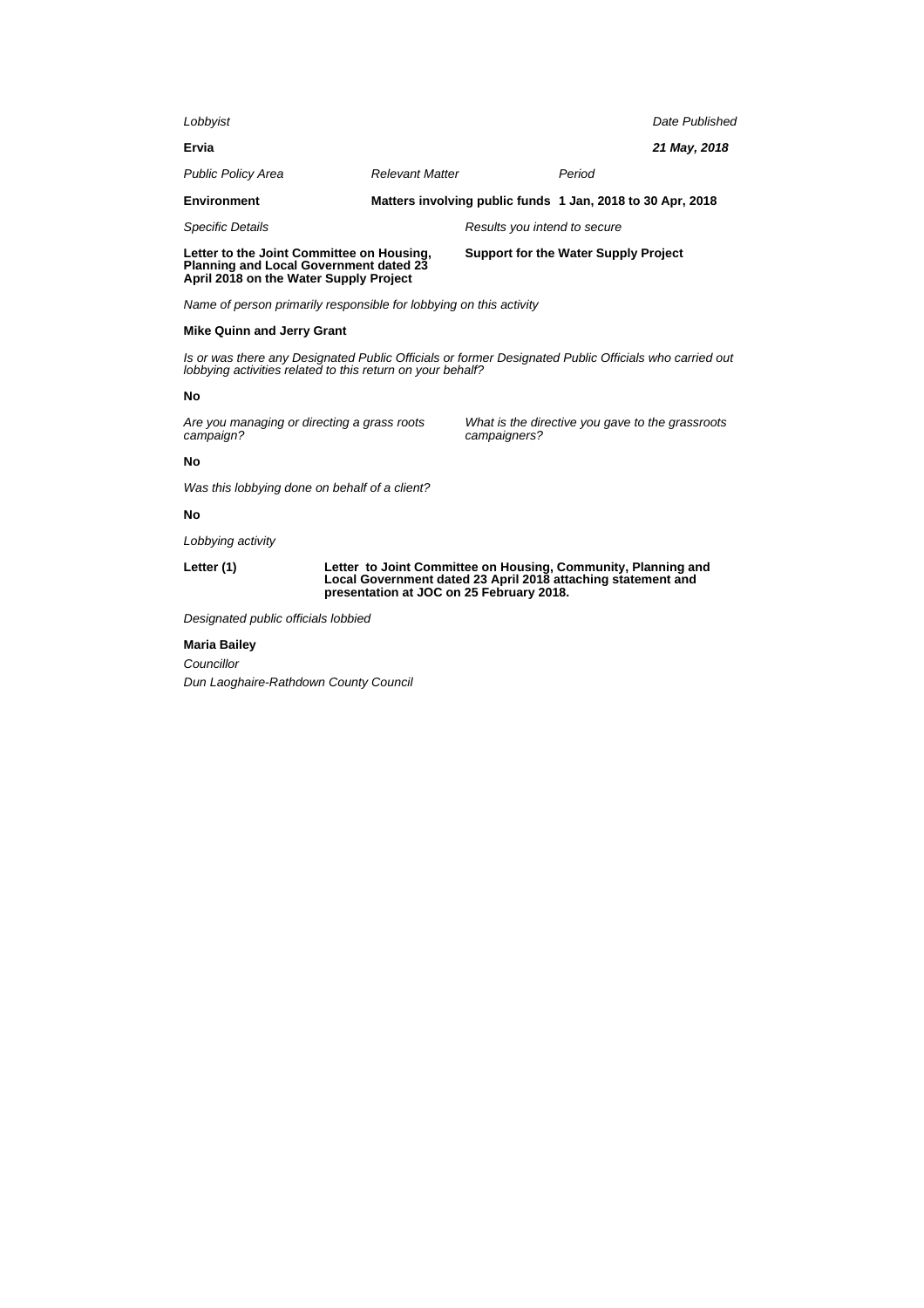| Lobbyist                               |                            |                              |                                          | Date Published |
|----------------------------------------|----------------------------|------------------------------|------------------------------------------|----------------|
| Ervia                                  |                            |                              |                                          | 21 May, 2018   |
| <b>Public Policy Area</b>              | <b>Relevant Matter</b>     |                              | Period                                   |                |
| <b>Environment</b>                     | Public policy or programme |                              | 1 Jan, 2018 to 30 Apr, 2018              |                |
| <b>Specific Details</b>                |                            | Results you intend to secure |                                          |                |
| Meeting with Senator Pádraig O'Céidigh |                            |                              | <b>Briefing on Single Public Utility</b> |                |

## **David Kelly and Mike Quinn**

Is or was there any Designated Public Officials or former Designated Public Officials who carried out lobbying activities related to this return on your behalf?

#### **No**

Are you managing or directing a grass roots campaign?

What is the directive you gave to the grassroots campaigners?

## **No**

Was this lobbying done on behalf of a client?

## **No**

Lobbying activity

## **Meeting (1) Meeting held Leinster House 15th February**

Designated public officials lobbied

**Pádraig Ó Céidigh** Senator Seanad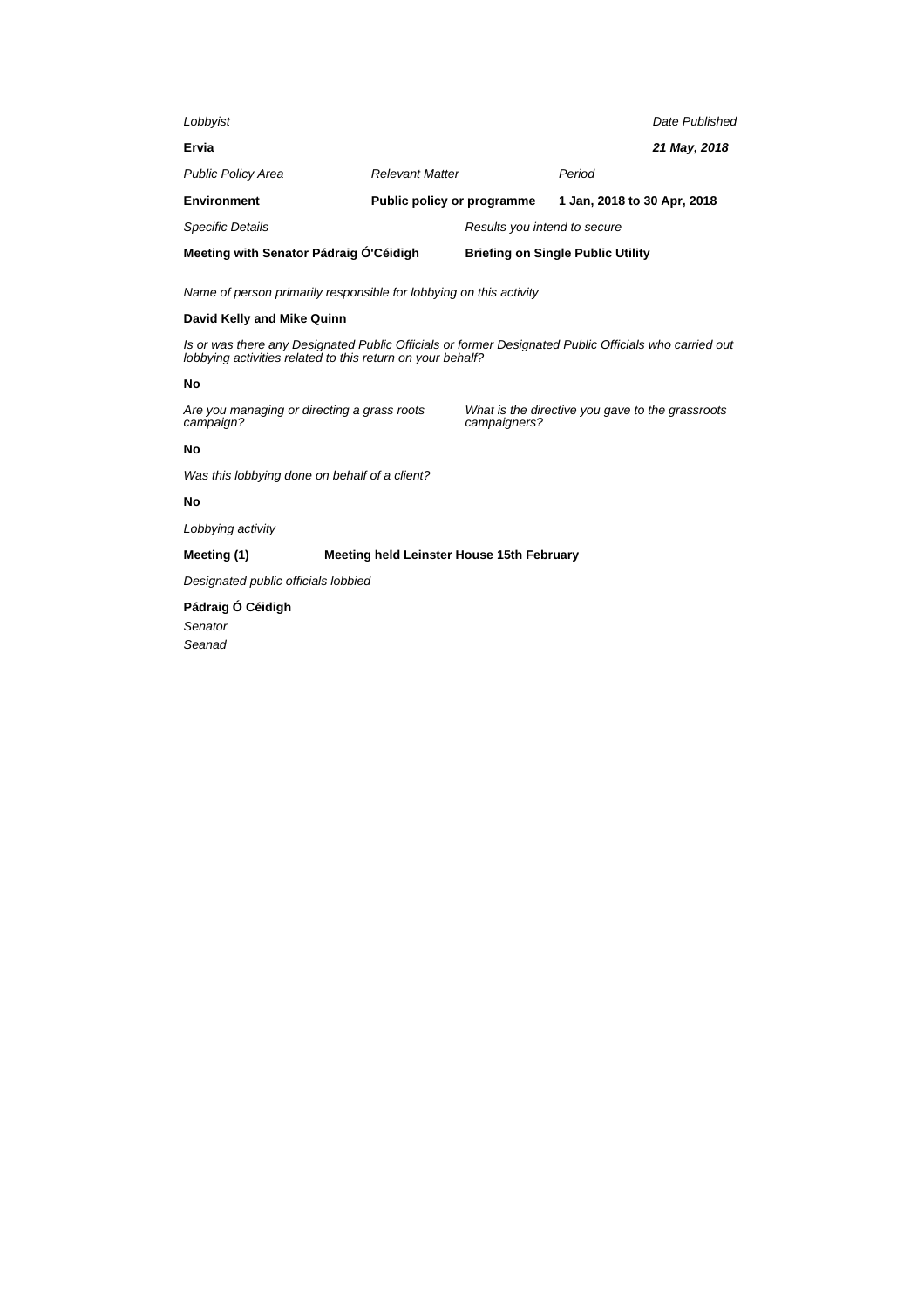| <b>Meeting with Senator Paudie Coffey</b> |                            | <b>Briefing on Single Public Utility</b> |                             |                |
|-------------------------------------------|----------------------------|------------------------------------------|-----------------------------|----------------|
| <b>Specific Details</b>                   |                            | Results you intend to secure             |                             |                |
| <b>Environment</b>                        | Public policy or programme |                                          | 1 Jan, 2018 to 30 Apr, 2018 |                |
| <b>Public Policy Area</b>                 | <b>Relevant Matter</b>     |                                          | Period                      |                |
| Ervia                                     |                            |                                          |                             | 21 May, 2018   |
| Lobbyist                                  |                            |                                          |                             | Date Published |

## **David Kelly and Mike Quinn**

Is or was there any Designated Public Officials or former Designated Public Officials who carried out lobbying activities related to this return on your behalf?

#### **No**

Are you managing or directing a grass roots campaign?

What is the directive you gave to the grassroots campaigners?

### **No**

Was this lobbying done on behalf of a client?

## **No**

Lobbying activity

## **Meeting (1) Meeting held in Leinster House 21st February 2018**

Designated public officials lobbied

## **Paudie Coffey** Senator

Seanad